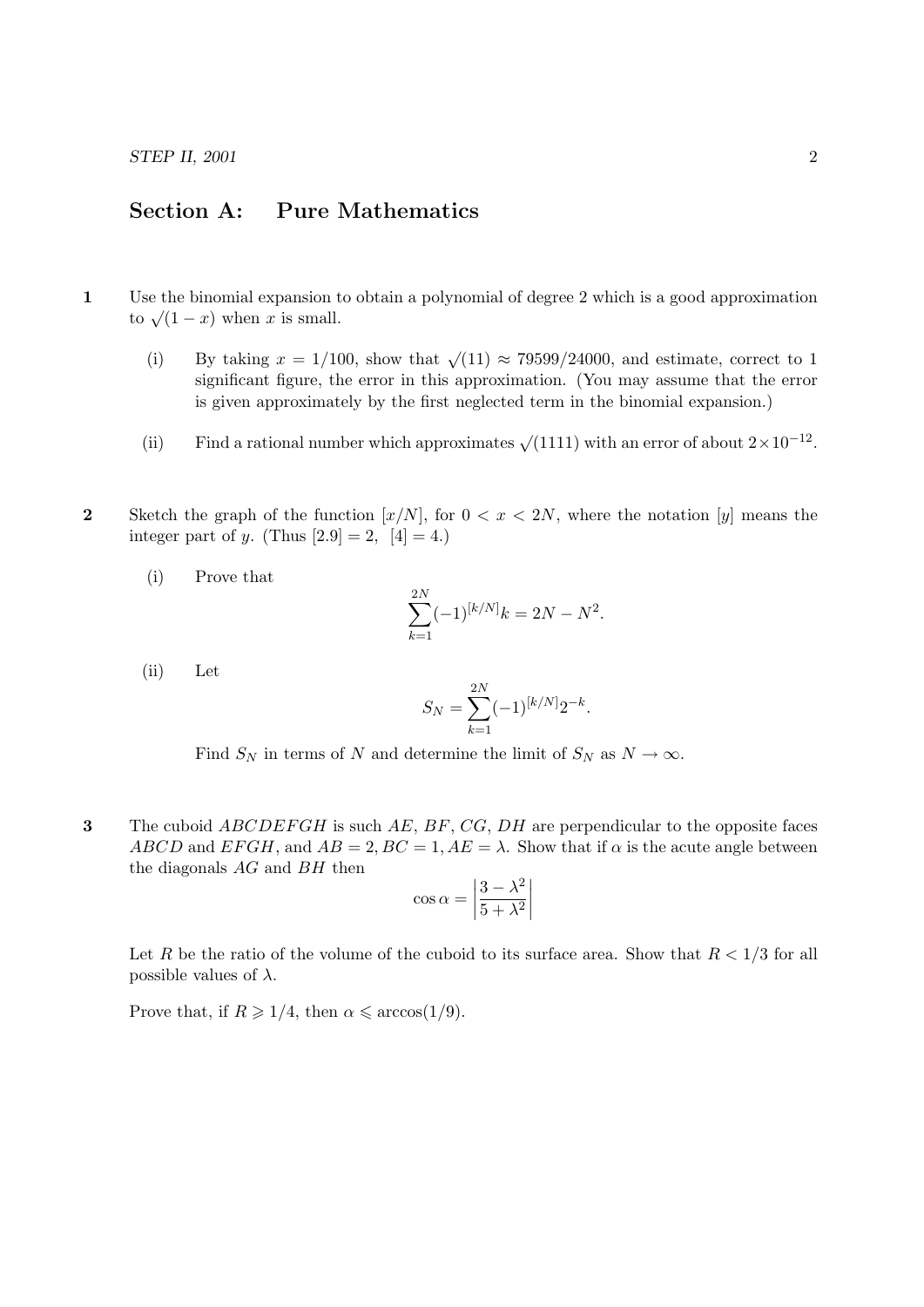4 Let

$$
f(x) = P\sin x + Q\sin 2x + R\sin 3x.
$$

Show that if  $Q^2 < 4R(P - R)$ , then the only values of x for which  $f(x) = 0$  are given by  $x = m\pi$ , where m is an integer.

[You may assume that  $\sin 3x = \sin x (4 \cos^2 x - 1)$ .]

Now let

$$
g(x) = \sin 2nx + \sin 4nx - \sin 6nx,
$$

where n is a positive integer and  $0 < x < \pi/2$ . Find an expression for the largest root of the equation  $g(x) = 0$ , distinguishing between the cases where *n* is even and *n* is odd.

5 The curve  $C_1$  passes through the origin in the  $x-y$  plane and its gradient is given by

$$
\frac{\mathrm{d}y}{\mathrm{d}x} = x(1 - x^2)e^{-x^2}.
$$

Show that  $C_1$  has a minimum point at the origin and a maximum point at  $\left(1, \frac{1}{2}\right)$  $(\frac{1}{2}e^{-1})$ . Find the coordinates of the other stationary point. Give a rough sketch of  $C_1$ .

The curve  $C_2$  passes through the origin and its gradient is given by

$$
\frac{\mathrm{d}y}{\mathrm{d}x} = x(1 - x^2)e^{-x^3}.
$$

Show that  $C_2$  has a minimum point at the origin and a maximum point at  $(1, k)$ , where  $k > \frac{1}{2} e^{-1}$ . (You need not find k.)

6 Show that

$$
\int_0^1 \frac{x^4}{1+x^2} \, \mathrm{d}x = \frac{\pi}{4} - \frac{2}{3} \, .
$$

Determine the values of

(i) 
$$
\int_0^1 x^3 \tan^{-1} \left( \frac{1-x}{1+x} \right) dx
$$
,

(ii) 
$$
\int_0^1 \frac{(1-y)^3}{(1+y)^5} \tan^{-1}y \ dy.
$$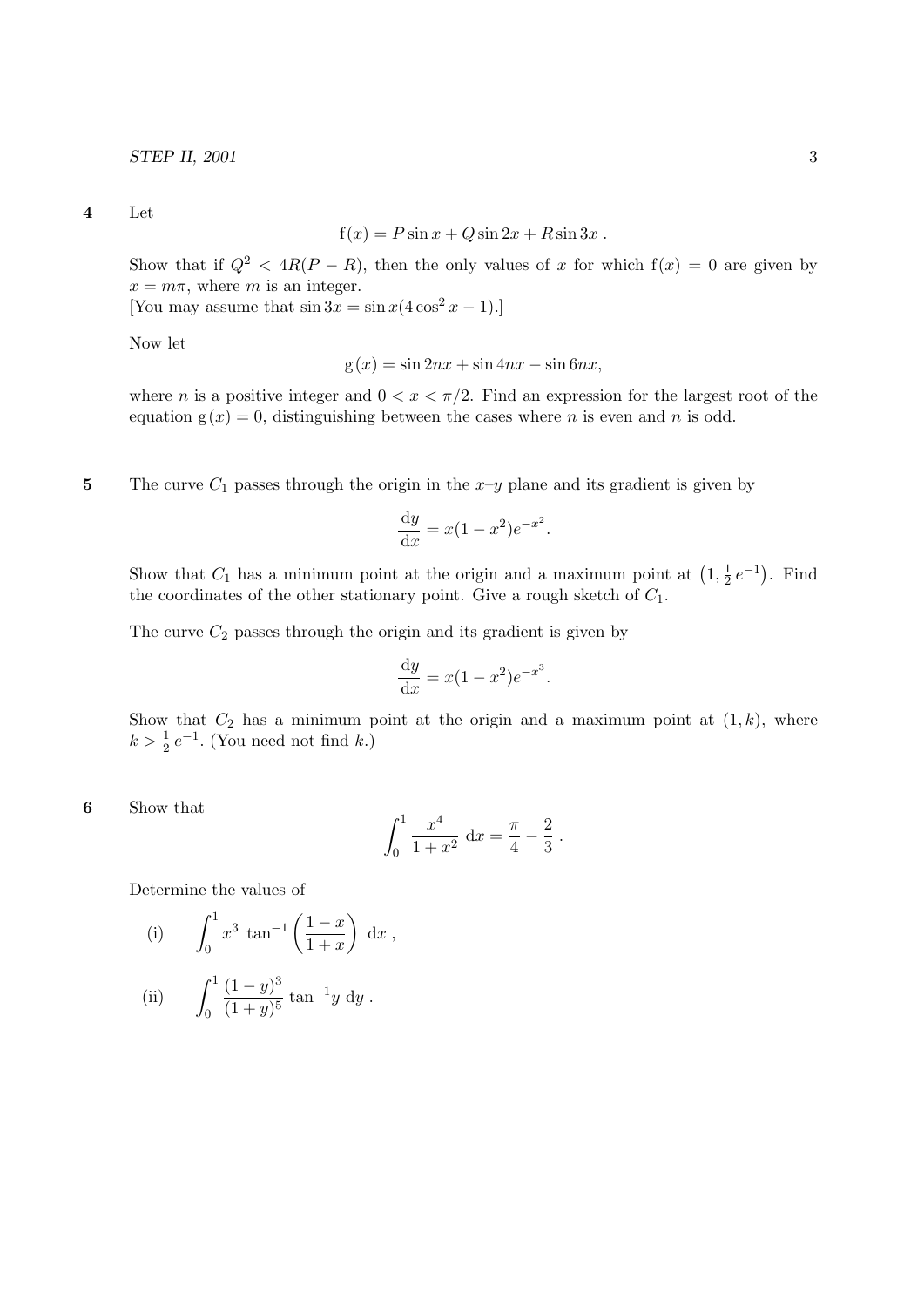## STEP II, 2001 4

7 In an Argand diagram, O is the origin and P is the point  $2 + 0i$ . The points Q, R and S are such that the lengths  $OP$ ,  $PQ$ ,  $QR$  and  $RS$  are all equal, and the angles  $OPQ$ ,  $PQR$  and  $QRS$  are all equal to  $5\pi/6$ , so that the points O, P, Q, R and S are five vertices of a regular 12-sided polygon lying in the upper half of the Argand diagram. Show that Q is the point 12-sided polygon lying<br> $2 + \sqrt{3} + i$  and find S.

The point  $C$  is the centre of the circle that passes through the points  $O, P$  and  $Q$ . Show that, if the polygon is rotated anticlockwise about  $O$  until  $C$  first lies on the real axis, the new position of S is

$$
-\frac{1}{2}(3\sqrt{2} + \sqrt{6})(\sqrt{3} - i).
$$

- 8 The function f satisfies  $f(x+1) = f(x)$  and  $f(x) > 0$  for all x.
	- (i) Give an example of such a function.
	- (ii) The function F satisfies

$$
\frac{\mathrm{d} \mathbf{F}}{\mathrm{d} x} = \mathbf{f}(x)
$$

and  $F(0) = 0$ . Show that  $F(n) = nF(1)$ , for any positive integer n.

(iii) Let  $y$  be the solution of the differential equation

$$
\frac{\mathrm{d}y}{\mathrm{d}x} + \mathbf{f}(x)y = 0
$$

that satisfies  $y = 1$  when  $x = 0$ . Show that  $y(n) \to 0$  as  $n \to \infty$ , where  $n = 1, 2, 3, ...$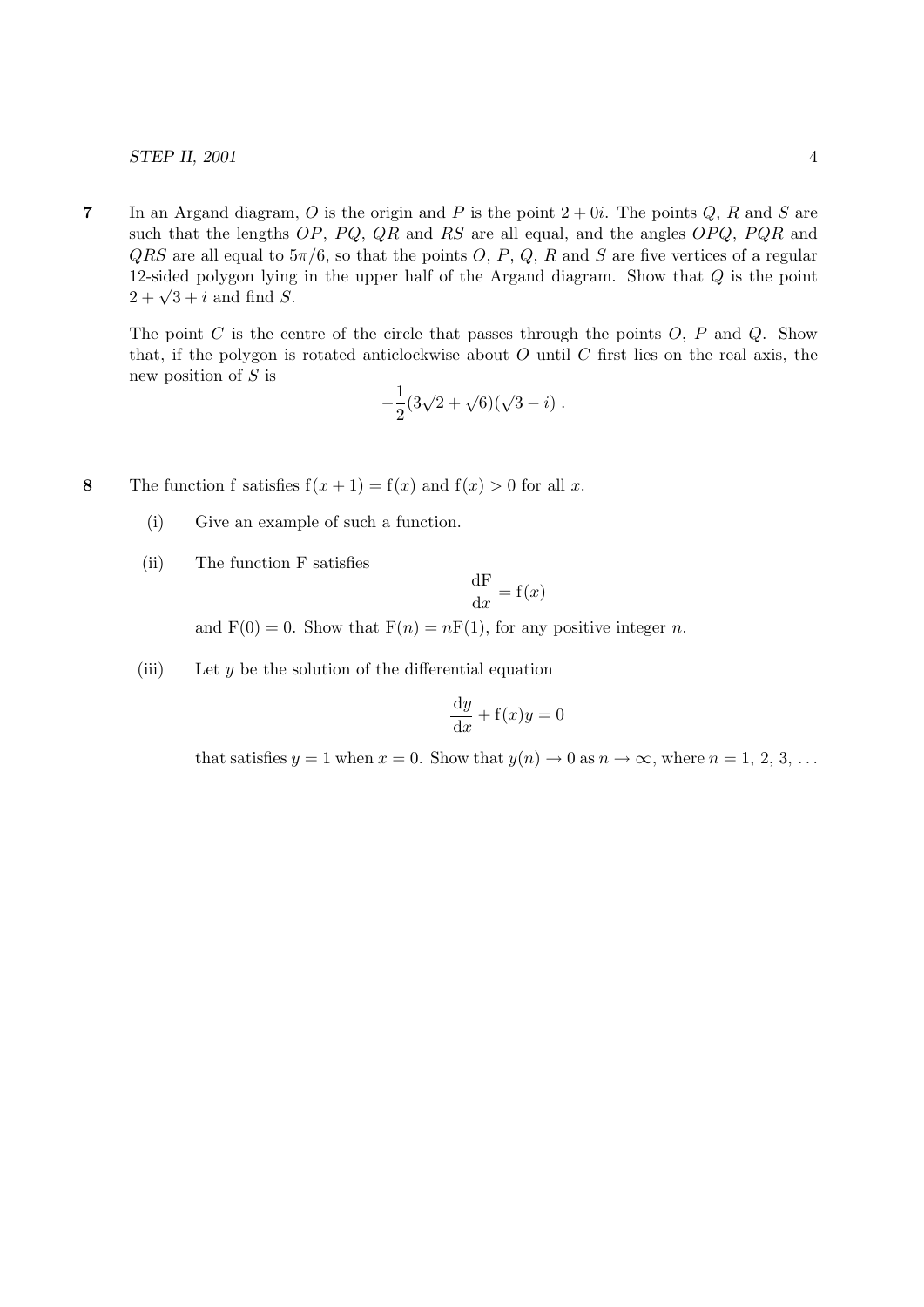## Section B: Mechanics

9 A particle of unit mass is projected vertically upwards with speed  $u$ . At height  $x$ , while the particle is moving upwards, it is found to experience a total force  $F$ , due to gravity and air resistance, given by  $F = \alpha e^{-\beta x}$ , where  $\alpha$  and  $\beta$  are positive constants. Calculate the energy expended in reaching this height. Show that

$$
F = \frac{1}{2}\beta v^2 + \alpha - \frac{1}{2}\beta u^2 ,
$$

where v is the speed of the particle, and explain why  $\alpha = \frac{1}{2}$  $\frac{1}{2}\beta u^2 + g$ , where g is the acceleration due to gravity.

Determine an expression, in terms of y, g and  $\beta$ , for the air resistance experienced by the particle on its downward journey when it is at a distance y below its highest point.

10 Two particles A and B of masses m and km, respectively, are at rest on a smooth horizontal surface. The direction of the line passing through  $A$  and  $B$  is perpendicular to a vertical wall which is on the other side of B from A. The particle A is now set in motion towards B with speed u. The coefficient of restitution between A and B is  $e_1$  and between B and the wall is  $e_2$ . Show that there will be a second collision between A and B provided

$$
k < \frac{1 + e_2(1 + e_1)}{e_1} \, .
$$

Show that, if  $e_1 = \frac{1}{3}$  $\frac{1}{3}$ ,  $e_2 = \frac{1}{2}$  $\frac{1}{2}$  and  $k < 5$ , then the kinetic energy of A and B immediately after B rebounds from the wall is greater than  $mu^2/27$ .

11 A two-stage missile is projected from a point A on the ground with horizontal and vertical velocity components  $u$  and  $v$ , respectively. When it reaches the highest point of its trajectory an internal explosion causes it to break up into two fragments. Immediately after this explosion one of these fragments, P, begins to move vertically upwards with speed  $v_e$ , but retains the previous horizontal velocity. Show that  $P$  will hit the ground at a distance  $R$  from  $A$  given by

$$
\frac{gR}{u} = v + v_e + \sqrt{(v_e^2 + v^2)}.
$$

It is required that the range R should be greater than a certain distance  $D$  (where  $D > 2uv/g$ ). Show that this requirement is satisfied if

$$
v_e > \frac{gD}{2u} \left( \frac{gD - 2uv}{gD - uv} \right).
$$

[The effect of air resistance is to be neglected.]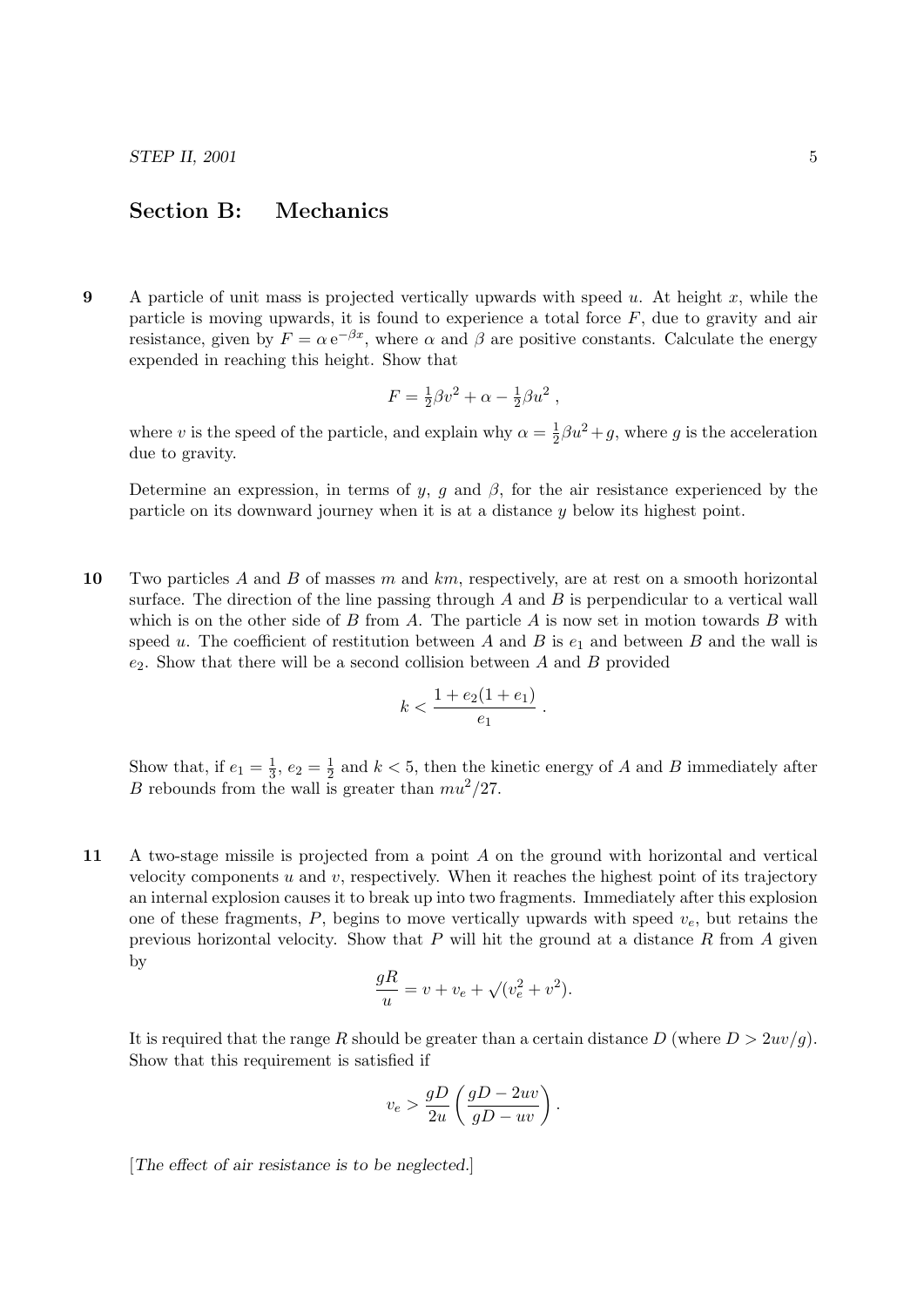## Section C: Probability and Statistics

12 The national lottery of Ruritania is based on the positive integers from 1 to  $N$ , where  $N$  is very large and fixed. Tickets cost  $\pounds 1$  each. For each ticket purchased, the punter (i.e. the purchaser) chooses a number from 1 to  $N$ . The winning number is chosen at random, and the jackpot is shared equally amongst those punters who chose the winning number.

A syndicate decides to buy N tickets, choosing every number once to be sure of winning a share of the jackpot. The total number of tickets purchased in this draw is 3.8N and the jackpot is  $\pounds W$ . Assuming that the non-syndicate punters choose their numbers independently and at random, find the most probable number of winning tickets and show that the expected net loss of the syndicate is approximately

$$
N - \frac{5(1 - e^{-2.8})}{14} W.
$$

13 The life times of a large batch of electric light bulbs are independently and identically distributed. The probability that the life time,  $T$  hours, of a given light bulb is greater than  $t$ hours is given by

$$
P(T > t) = \frac{1}{(1 + kt)^{\alpha}},
$$

where  $\alpha$  and k are constants, and  $\alpha > 1$ . Find the median M and the mean m of T in terms of  $\alpha$  and  $k$ .

Nine randomly selected bulbs are switched on simultaneously and are left until all have failed. The fifth failure occurs at 1000 hours and the mean life time of all the bulbs is found to be 2400 hours. Show that  $\alpha \approx 2$  and find the approximate value of k. Hence estimate the probability that, if a randomly selected bulb is found to last M hours, it will last a further  $m - M$  hours.